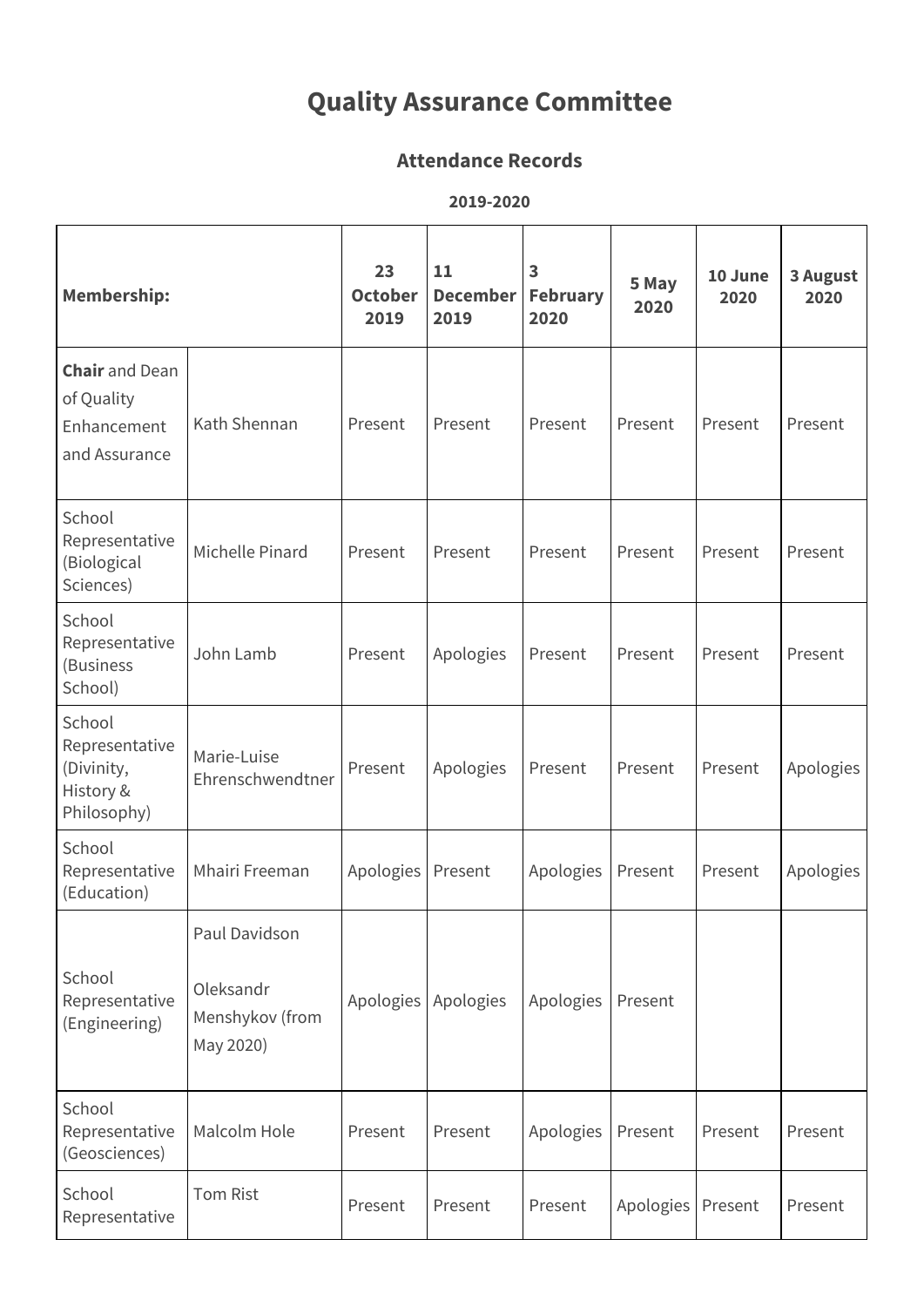| (Language,<br>Literature,<br>Music & Visual<br>Culture)                       | Tim Baker from<br>February 2020                     |           |           |                               |           |           |                               |
|-------------------------------------------------------------------------------|-----------------------------------------------------|-----------|-----------|-------------------------------|-----------|-----------|-------------------------------|
| School<br>Representative<br>(Law)                                             | Derek Auchie<br>Jonathan Fitchen<br>(from May 2020) | Apologies | Present   | Apologies                     | Present   | Present   | Apologies                     |
| School<br>Representative<br>(Medicine,<br>Medical<br>Sciences &<br>Nutrition) | <b>Isobel Crane</b>                                 |           |           | Present                       | Present   | Present   | Present                       |
| School<br>Representative<br>(Medicine,<br>Medical<br>Sciences &<br>Nutrition) | Jerry Morse                                         | Present   | Present   | Present                       | Present   | Present   | Present                       |
| School<br>Representative<br>(Natural &<br>Computing<br>Sciences)              | <b>William Harrison</b>                             | Present   | Present   | Present                       | Present   | Present   | Present                       |
| School<br>Representative<br>(Psychology)                                      | Jason Bohan                                         | Apologies | Present   | Present                       | Present   | Present   | Present                       |
| School<br>Representative<br>(Social<br>Sciences)                              | Tatiana<br>Argounova-Low                            | Present   | Present   | Apologies                     | Present   | Present   | Present                       |
| Vice-Principal<br>(Learning &<br>Teaching)                                    | Peter McGeorge<br>Ruth Taylor from<br>November 2019 | Apologies | Apologies | Apologies                     | Apologies | Apologies | Apologies                     |
| President of the<br>Students'<br>Association                                  | Celia Wallback                                      | Apologies | Apologies | Ondrej<br>Kucerak<br>attended | Apologies | Apologies | Ondrej<br>Kucerak<br>attended |
| Education<br>Officer<br>(Students'<br>Association)                            | Dariya Koleva                                       | Present   | Present   | Present                       | Present   | Present   | Apologies                     |